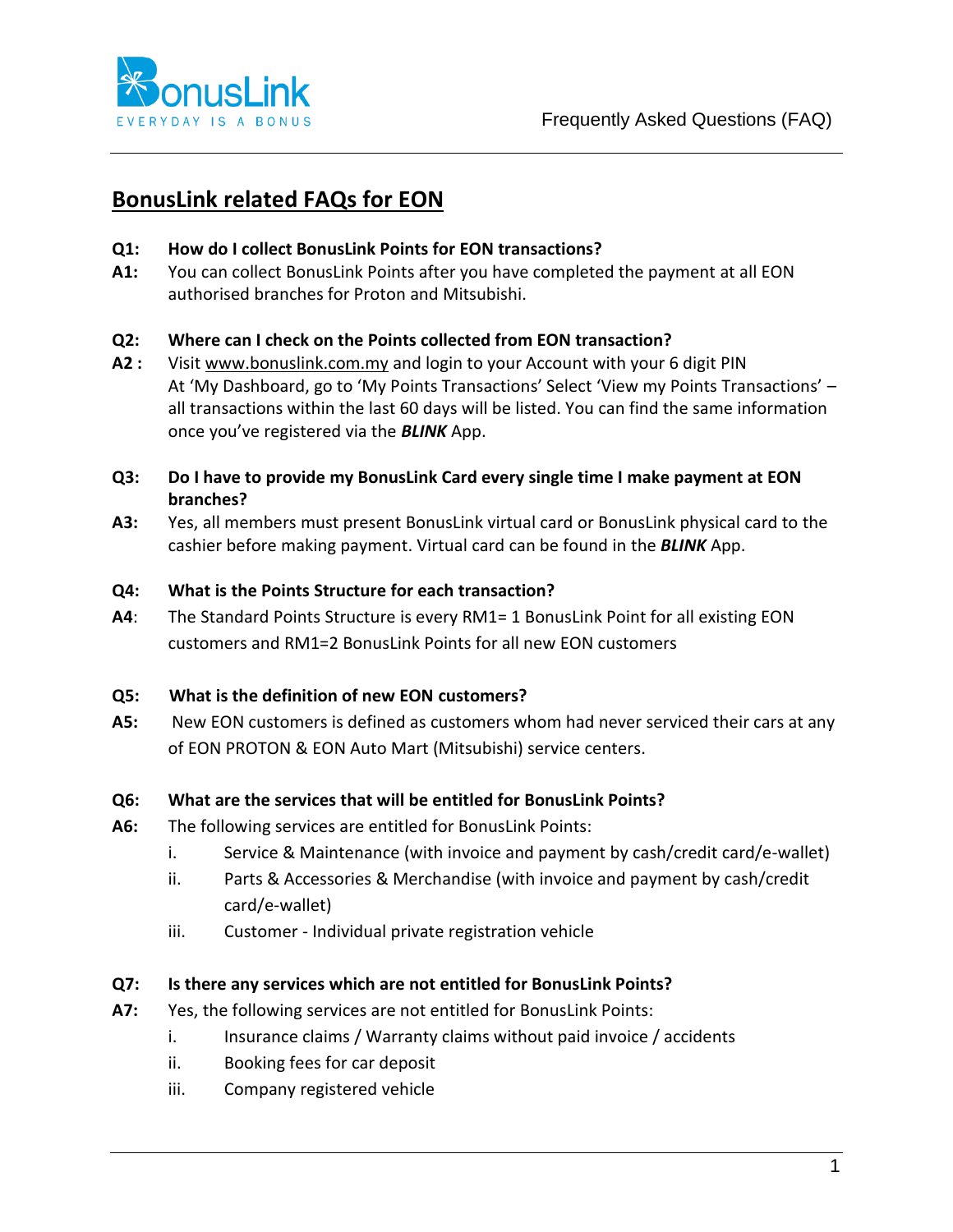

- iv. Fleet customers
- v. Insurance and road tax renewals
- **Q8: Can I collect BonusLink Points for purchases done before I signed up for BonusLink Membership?**
- **A8:** No, in order for you to collect BonusLink Points, you need to be a Member. Just download *BLINK* App to register.

#### **Q9: Can I make a redemption with my virtual or physical BonusLink Card?**

- **A9:** No, Points redemption facilities are not enabled for this campaign.
- **Q10: Can I pay with my BonusLink Points via** *BLINK* **App during payment?**
- **A10:** No, payment via *BLINK* App is not enabled fof this campaign.
- **Q11: Will I get my BonusLink Points immediately after completing the transaction?**
- **A11:** BonusLink Points will be credited to your BonusLink Account within 14 working days after you have completed the payment.
- **Q12: It's been more than 14 working days and the BonusLink Points is not credited into my Account, what should I do?**
- **A12:** Please forward a copy of your receipt via email to [MemberServices@bonuslink.com.my](mailto:MemberServices@bonuslink.com.my) or call 03-7626 1000 for further assistance.
- **Q13: If I cancel my transactions, will I still get my BonusLink Points?**
- **A13:** No, you will no longer be entitled for BonusLink Points for cancelled transactions.

#### **Q14: Is there any maximum BonusLink Points that I can collect?**

**A14:** No, there is no limitation for you to collect BonusLink Points.

#### **Q15: What is the validity of the BonusLink Points collected?**

**A15:** BonusLink Point is valid for 3 years from the transaction date. After the 36th month, Points will expire on a monthly, 'first in-first out' basis. Example, Points collected in Jan 2022 will expire in Jan 2025. You are encouraged to redeem within the 3 years to avoid Points expiry.

#### **Q16: Which participating outlets that I can collect BonusLink Points?**

**A16:** You can collect BonusLink Points at all participating outlets nationwide as follows: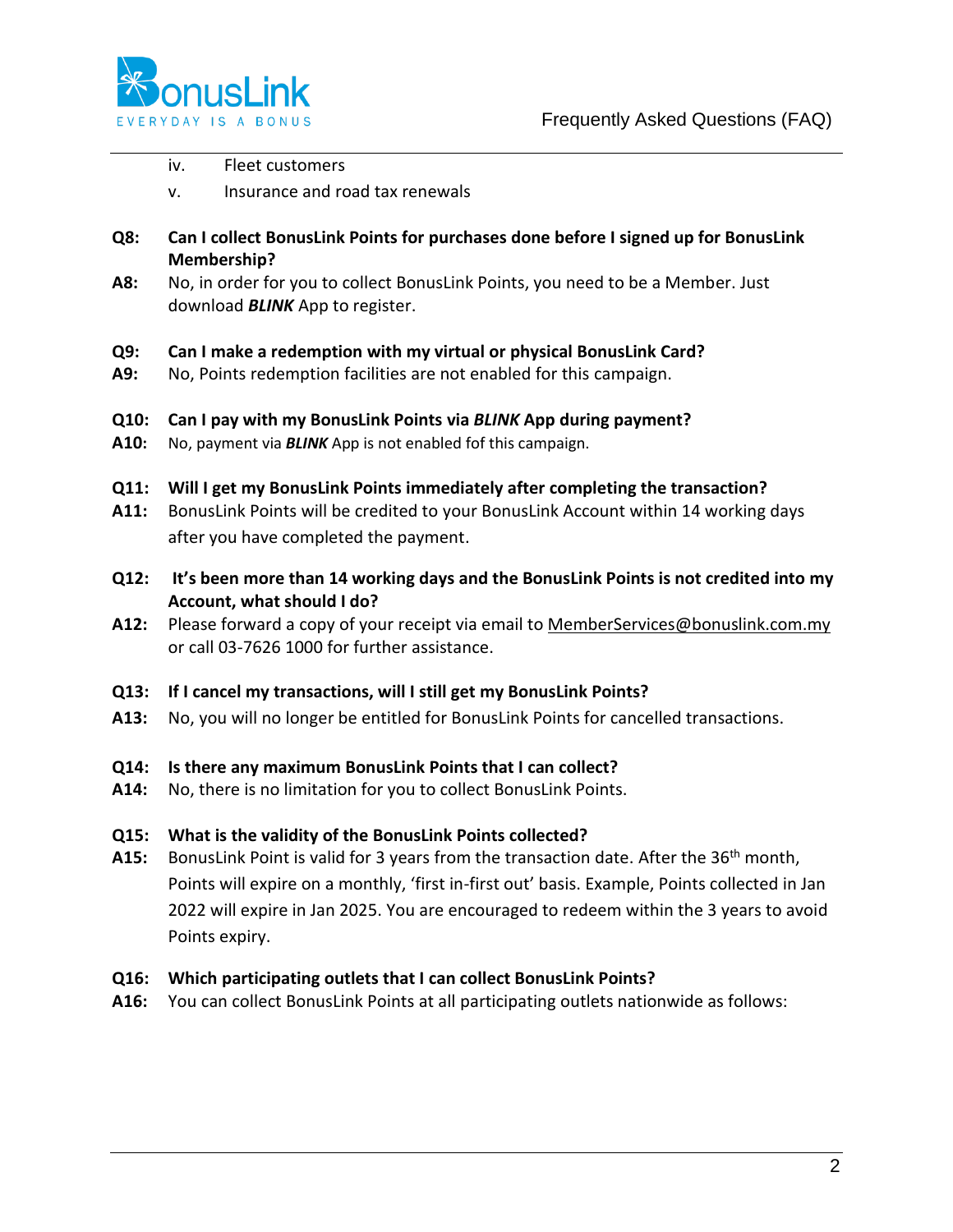

|                | Proton                   |                                                                                                                                 |  |  |  |
|----------------|--------------------------|---------------------------------------------------------------------------------------------------------------------------------|--|--|--|
| $\mathbf{1}$   | Proton EON Alor Star     | Level 1 & 2, SOUQ East Wing<br>SOUQ Comm. Center, Jalan Tun Abdul Razak,<br>05200 Alor Setar, Kedah, Malaysia.                  |  |  |  |
| $\overline{2}$ | Proton EON Juru          | No.1687, Jalan Perusahaan, Highway Auto City,<br>North-South Highway, Juru Interchange,<br>13600 Perai, Pulau Pinang, Malaysia. |  |  |  |
| 3              | Proton EON Jalan Makloom | 1A, Jalan Makloom,<br>10150 Georgetown,<br>Pulau Pinang, Malaysia.                                                              |  |  |  |
| 4              | Proton EON Taiping       | 790, Jalan Simpang, Batu 2 1/2,<br>34700 Taiping,<br>Perak, Malaysia.                                                           |  |  |  |
| 5              | Proton EON Damansara     | 2806, Jalan Damansara,<br>Kampung Sungai Penchala, 60000,<br>Kuala Lumpur, Malaysia.                                            |  |  |  |
| 6              | Proton EON Glenmarie     | No. 6 & 8, Jalan Juruhebah U1/50,<br>Kawasan Perindustrian Glenmarie Temasya,<br>40150 Shah Alam, Selangor, Malaysia.           |  |  |  |
| 7              | Proton EON Batu Pahat    | 700 (Lot 13303), Jalan Bukit Pasir,<br>Mukim Simpang Kanan, 83000 Batu Pahat,<br>Johor, Malaysia.                               |  |  |  |
| 8              | <b>Proton EON Larkin</b> | No. 60, Jalan Langkasuka,<br>Kaw. Perindustrian Larkin, 80350 Johor Bahru,<br>Johor, Malaysia.                                  |  |  |  |

| <b>Mitsubishi</b> |                          |                                                       |  |  |
|-------------------|--------------------------|-------------------------------------------------------|--|--|
| 1                 | Mitsubishi Motors - EON  | No 198, Jalan Sultan Azlan Shah,                      |  |  |
|                   | Auto Mart Bayan Lepas    | Sungai Tiram, 11900 Bayan Lepas                       |  |  |
| $\overline{2}$    | Mitsubishi Motors - EON  | 212, Jalan Ampang, Kampung Datuk Keramat, 55000 Kuala |  |  |
|                   | <b>Auto Mart Ampang</b>  | Lumpur, Wilayah Persekutuan Kuala Lumpur              |  |  |
| 3                 | Mitsubishi Motors - EON  | No 11, Jalan Perintis U1/52, Bestari II,              |  |  |
|                   | Auto Mart Glenmarie      | Temasya Industrial Park,                              |  |  |
|                   |                          | HICOM Glenmarie, Seksyen U1,                          |  |  |
|                   |                          | 40150 Shah Alam, Selangor.                            |  |  |
| 4                 | Mitsubishi Motors - EON  | Unit No. 10-F Sunsuria Technology Park Avenue         |  |  |
|                   | Auto Mart Kota Damansara | Sunsuria Industrial Park Section 3,                   |  |  |
|                   |                          | Kota Damansara, 47810 Petaling Jaya.                  |  |  |